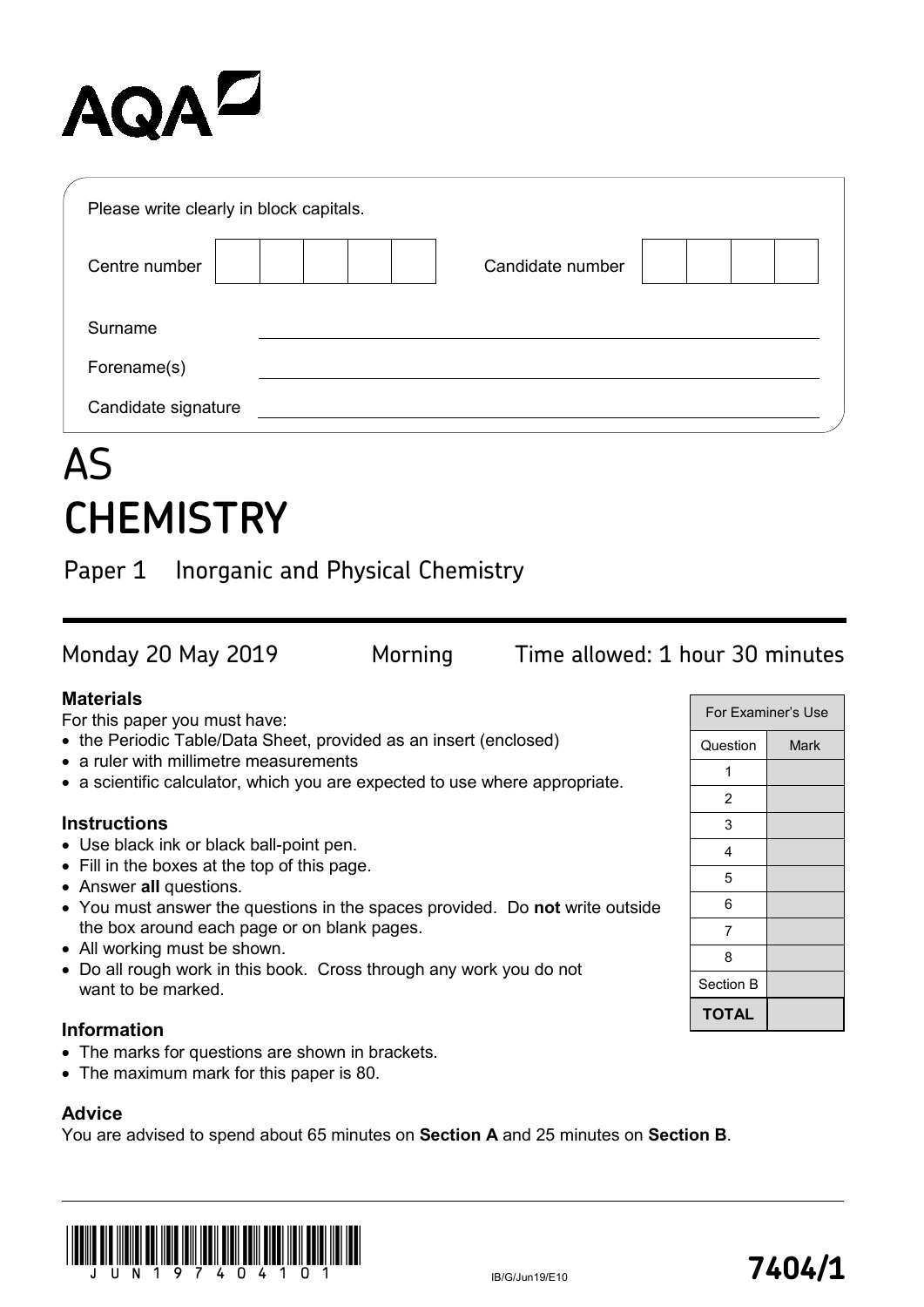

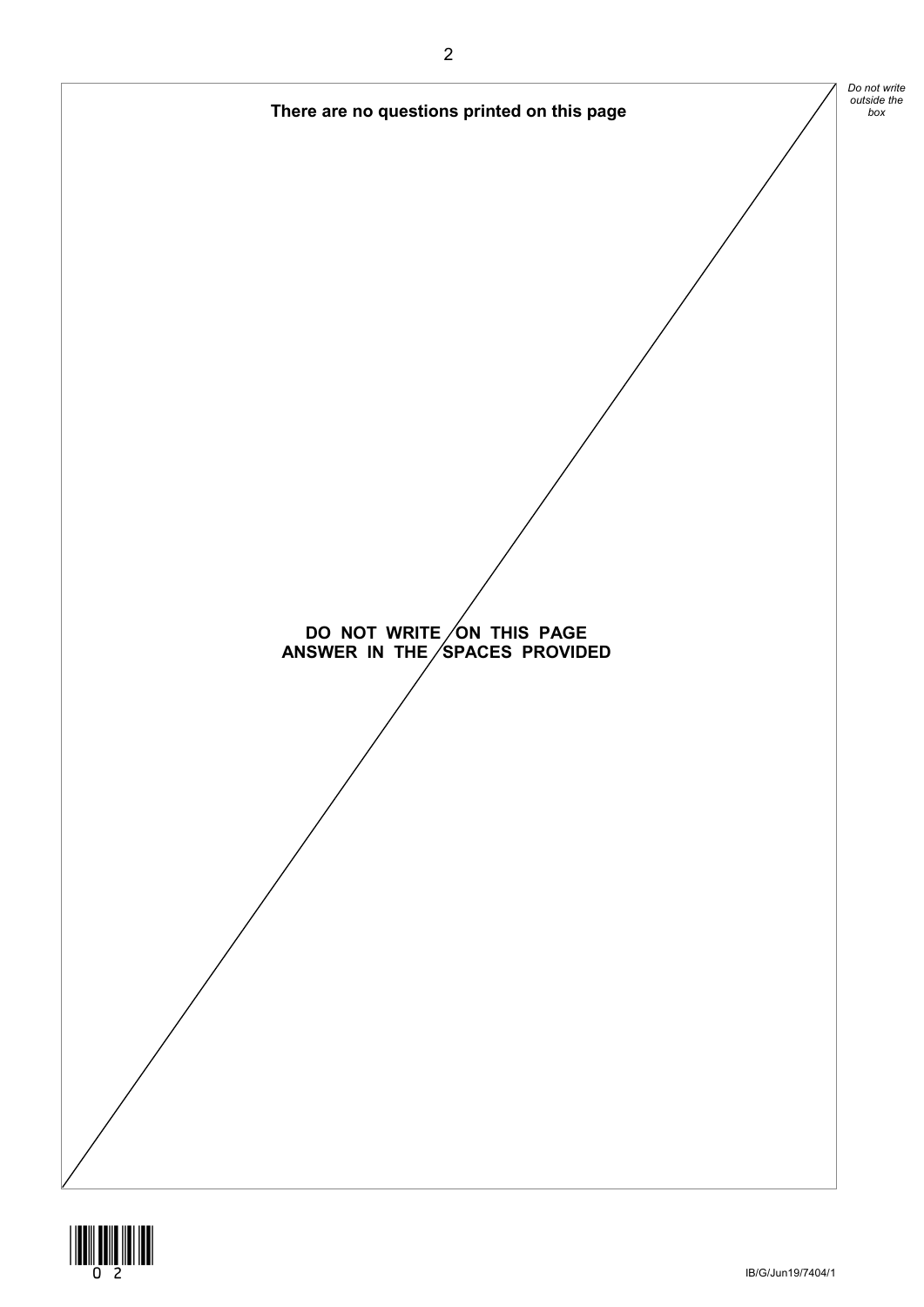|              | Answer all questions in this section.                                                                                                                  |
|--------------|--------------------------------------------------------------------------------------------------------------------------------------------------------|
| 1            | This question is about compounds that contain fluorine.                                                                                                |
| 1            | Sodium fluoride contains sodium ions ( $Na+$ ) and fluoride ions ( $F-$ ).<br>Na <sup>+</sup> and F <sup>-</sup> have the same electron configuration. |
|              | Explain why a fluoride ion is larger than a sodium ion.<br>[2 marks]                                                                                   |
|              |                                                                                                                                                        |
|              |                                                                                                                                                        |
|              |                                                                                                                                                        |
|              |                                                                                                                                                        |
| $\mathbf{2}$ |                                                                                                                                                        |
|              | Explain, in terms of structure and bonding, why the melting point of sodium fluoride is<br>high.<br>[2 marks]                                          |
|              |                                                                                                                                                        |
|              |                                                                                                                                                        |
|              |                                                                                                                                                        |
|              |                                                                                                                                                        |
|              |                                                                                                                                                        |
|              |                                                                                                                                                        |



**Turn over ►**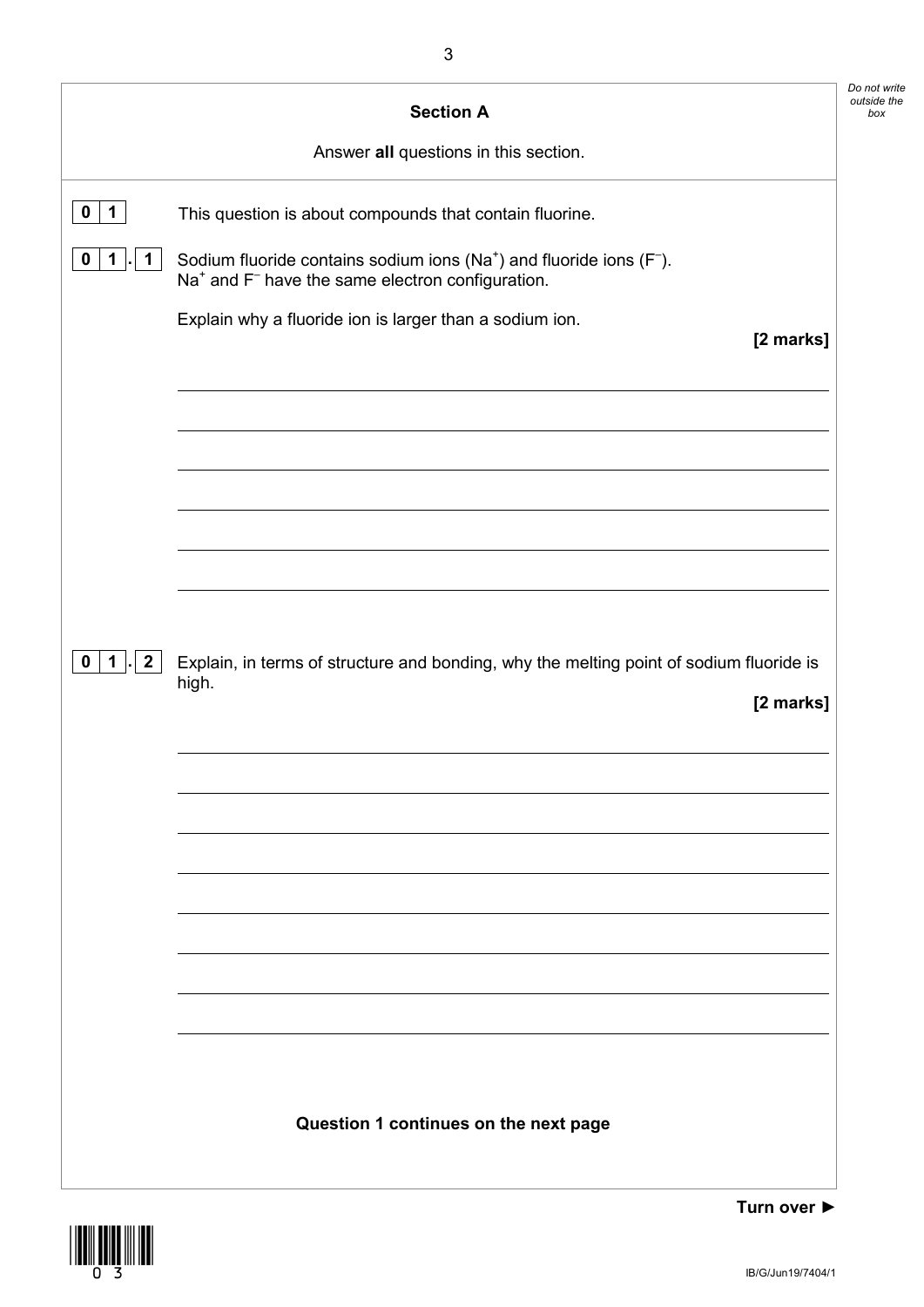| $\mathbf{3}$<br>$\mathbf 0$<br>1 | equation                                                 | The ion $H_2F^+$ is formed when hydrogen fluoride gains a proton as shown in the                                                                                                                         |          |           | Do not write<br>outside the<br>box |
|----------------------------------|----------------------------------------------------------|----------------------------------------------------------------------------------------------------------------------------------------------------------------------------------------------------------|----------|-----------|------------------------------------|
|                                  |                                                          | $HF + H^+ \rightarrow H_2F^+$                                                                                                                                                                            |          |           |                                    |
|                                  |                                                          | Name the type of bond formed when HF reacts with H <sup>+</sup><br>Explain how this bond is formed.                                                                                                      |          |           |                                    |
|                                  |                                                          |                                                                                                                                                                                                          |          | [2 marks] |                                    |
|                                  | Explanation                                              | <u> 1989 - Johann Harry Harry Harry Harry Harry Harry Harry Harry Harry Harry Harry Harry Harry Harry Harry Harry</u>                                                                                    |          |           |                                    |
|                                  |                                                          |                                                                                                                                                                                                          |          |           |                                    |
|                                  |                                                          |                                                                                                                                                                                                          |          |           |                                    |
|                                  |                                                          |                                                                                                                                                                                                          |          |           |                                    |
|                                  |                                                          |                                                                                                                                                                                                          |          |           |                                    |
|                                  |                                                          |                                                                                                                                                                                                          |          |           |                                    |
| 1<br>4                           |                                                          |                                                                                                                                                                                                          |          |           |                                    |
|                                  |                                                          | Fluoroantimonic acid contains two ions, $SbF_6^-$ and $H_2F^+$<br>Draw the shape of the SbF <sub>6</sub> <sup>-</sup> ion and the shape of the H <sub>2</sub> F <sup>+</sup> ion. Include any lone pairs |          |           |                                    |
|                                  | that influence the shape.<br>Name the shape of each ion. |                                                                                                                                                                                                          |          | [4 marks] |                                    |
|                                  |                                                          | $SbF_6^-$                                                                                                                                                                                                | $H_2F^+$ |           |                                    |
|                                  | Shape                                                    |                                                                                                                                                                                                          |          |           |                                    |
|                                  |                                                          |                                                                                                                                                                                                          |          |           |                                    |
|                                  |                                                          |                                                                                                                                                                                                          |          |           |                                    |
|                                  |                                                          |                                                                                                                                                                                                          |          |           |                                    |
|                                  |                                                          |                                                                                                                                                                                                          |          |           |                                    |
|                                  |                                                          |                                                                                                                                                                                                          |          |           |                                    |
| 0                                | Name of<br>shape                                         |                                                                                                                                                                                                          |          |           |                                    |

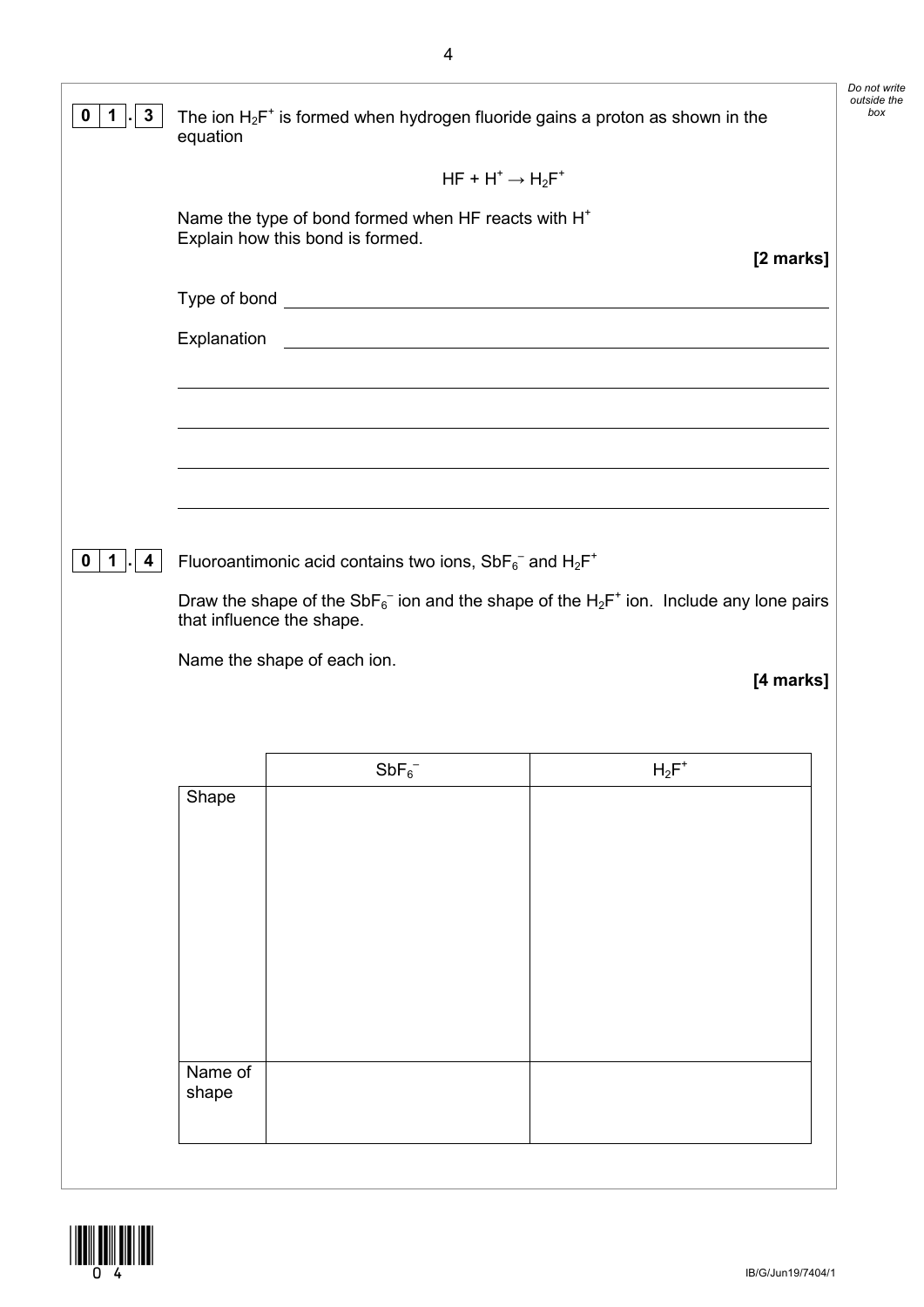## *Do not write*   $0$  | 1  $\vert$  **.**  $\vert$  5  $\vert$  Hydrogen fluoride reacts with ethyne (C<sub>2</sub>H<sub>2</sub>) as shown in the equation. All compounds  $\vert$  box

*outside the* 

are in the gaseous state.  
\nH H  
\nH-C 
$$
\equiv
$$
C-H + 2H-F  $\longrightarrow$  H-C-C-F  $\Delta$ H = -179 kJ mol<sup>-1</sup>  
\nH F

**Table 1** shows some mean bond enthalpy data.

#### **Table 1**

| <b>Bond</b>                                 | C–H | $C = C$ | H–F |     |
|---------------------------------------------|-----|---------|-----|-----|
| Mean bond enthalpy / $kJ$ mol <sup>-1</sup> | 412 | 837     | 562 | 348 |

Use the data in **Table 1** to calculate a value for the bond enthalpy of a C–F bond in the product.

**[3 marks]**

C–F bond enthalpy kJ mol–1

**13**

**Turn over for the next question**

\*05\*

IB/G/Jun19/7404/1

**Turn over ►**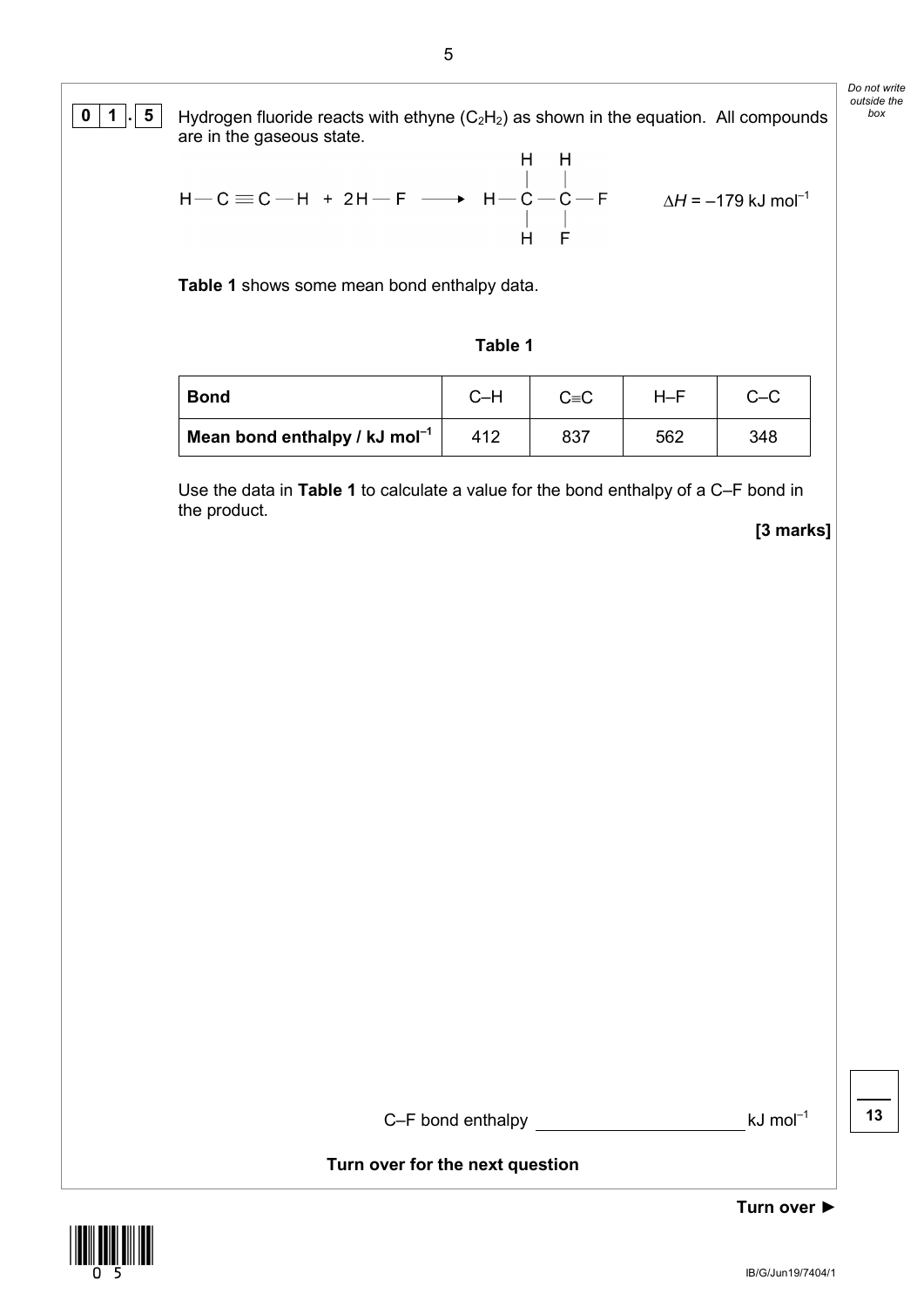| A mixture of three compounds is analysed using a TOF mass spectrometer.<br>The mixture is ionised using electrospray ionisation.<br>The three compounds are known to have the molecular formulas:<br>$C_3H_5O_2N$<br>$C_3H_7O_3N$<br>$C_3H_7O_2NS$<br>2 <sup>1</sup><br>$\mathbf 1$<br>Describe how the molecules are ionised using electrospray ionisation.<br>0<br>[3 marks]<br>2 <sub>1</sub><br>$\mathbf{2}$<br>Give the formula of the ion that reaches the detector first in the TOF mass<br>0<br>spectrometer.<br>[1 mark]<br>$\overline{2}$<br>$\mathbf{3}$<br>$\mathbf 0$<br>A sample of germanium is analysed in a TOF mass spectrometer using<br>electron impact ionisation.<br>Give an equation, including state symbols, for the process that occurs during the<br>ionisation of a germanium atom.<br>[1 mark] | $\mathbf{2}$ | Time of flight (TOF) mass spectrometry is an important analytical technique. | Do not write<br>outside the |
|-----------------------------------------------------------------------------------------------------------------------------------------------------------------------------------------------------------------------------------------------------------------------------------------------------------------------------------------------------------------------------------------------------------------------------------------------------------------------------------------------------------------------------------------------------------------------------------------------------------------------------------------------------------------------------------------------------------------------------------------------------------------------------------------------------------------------------|--------------|------------------------------------------------------------------------------|-----------------------------|
|                                                                                                                                                                                                                                                                                                                                                                                                                                                                                                                                                                                                                                                                                                                                                                                                                             |              |                                                                              |                             |
|                                                                                                                                                                                                                                                                                                                                                                                                                                                                                                                                                                                                                                                                                                                                                                                                                             |              |                                                                              |                             |
|                                                                                                                                                                                                                                                                                                                                                                                                                                                                                                                                                                                                                                                                                                                                                                                                                             |              |                                                                              |                             |
|                                                                                                                                                                                                                                                                                                                                                                                                                                                                                                                                                                                                                                                                                                                                                                                                                             |              |                                                                              |                             |
|                                                                                                                                                                                                                                                                                                                                                                                                                                                                                                                                                                                                                                                                                                                                                                                                                             |              |                                                                              |                             |
|                                                                                                                                                                                                                                                                                                                                                                                                                                                                                                                                                                                                                                                                                                                                                                                                                             |              |                                                                              |                             |
|                                                                                                                                                                                                                                                                                                                                                                                                                                                                                                                                                                                                                                                                                                                                                                                                                             |              |                                                                              |                             |
|                                                                                                                                                                                                                                                                                                                                                                                                                                                                                                                                                                                                                                                                                                                                                                                                                             |              |                                                                              |                             |
|                                                                                                                                                                                                                                                                                                                                                                                                                                                                                                                                                                                                                                                                                                                                                                                                                             |              |                                                                              |                             |
|                                                                                                                                                                                                                                                                                                                                                                                                                                                                                                                                                                                                                                                                                                                                                                                                                             |              |                                                                              |                             |

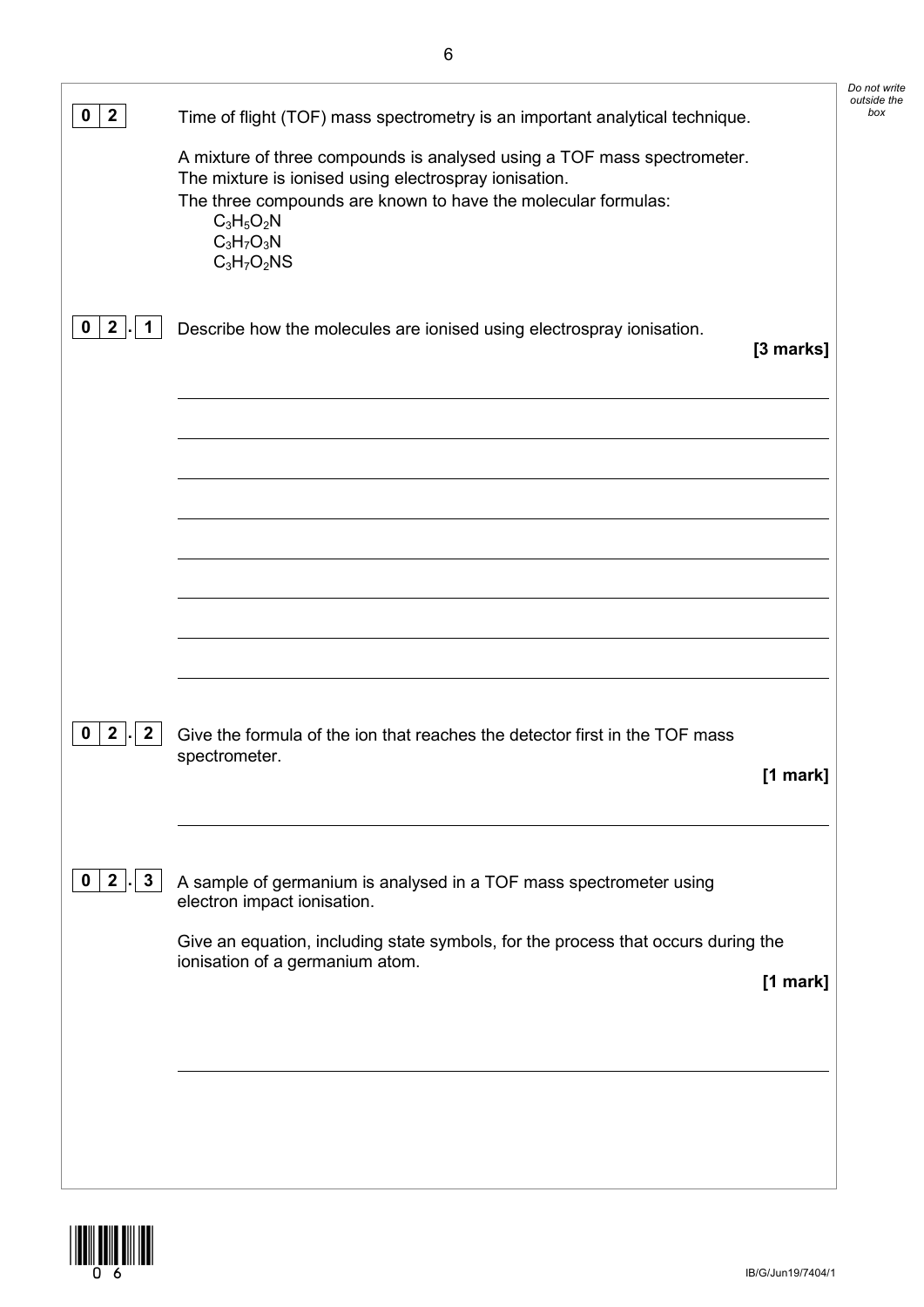**0** | **2**  $\vert$ **.** | **4** | In the TOF mass spectrometer, a germanium ion reaches the detector  $\vert$  box in 4.654  $\times$  10 $^{-6}$  s The kinetic energy of this ion is  $2.438 \times 10^{-15}$  J The length of the flight tube is 96.00 cm

The kinetic energy of an ion is given by the equation  $KE = \frac{1}{2}mv^2$ 

where  $m =$  mass / kg  $v =$  speed /  $\overline{m}$  s<sup>-1</sup>

The Avogadro constant  $L = 6.022 \times 10^{23}$  mol<sup>-1</sup>

Use this information to calculate the mass, in g, of one mole of these germanium ions. Use your answer to state the mass number of this germanium ion.

**[5 marks]**

*Do not write outside the* 

| Mass of one mole of germanium ions |  |
|------------------------------------|--|
| Mass number of ion                 |  |

**10**

**Turn over for the next question**

**Turn over ►**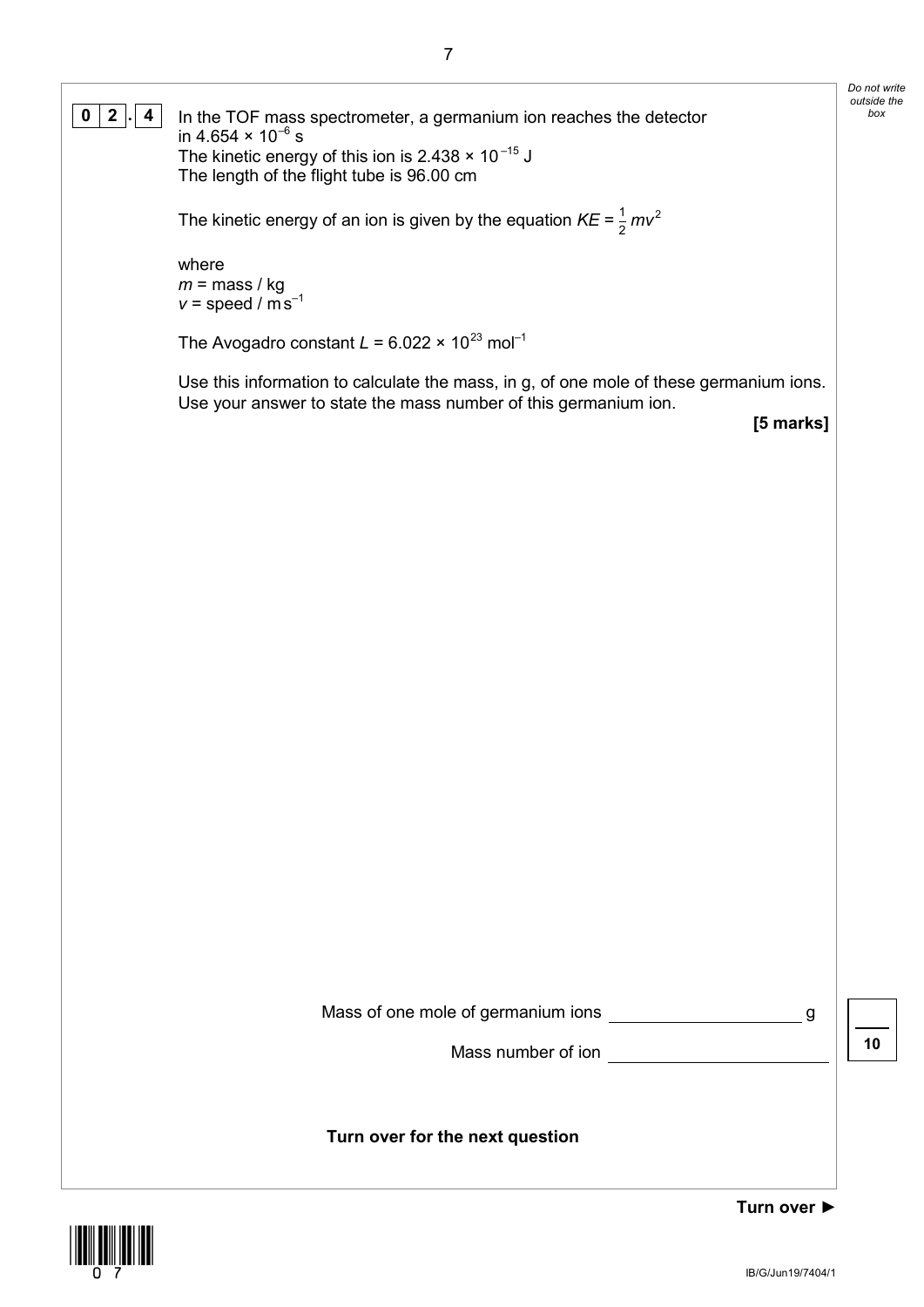|                    |      |      | [1 mark]                                                                                                                                                                                                                                                                                                                                                                                                                                                                                                                                                                                                                              |
|--------------------|------|------|---------------------------------------------------------------------------------------------------------------------------------------------------------------------------------------------------------------------------------------------------------------------------------------------------------------------------------------------------------------------------------------------------------------------------------------------------------------------------------------------------------------------------------------------------------------------------------------------------------------------------------------|
| $1s^2$             |      |      |                                                                                                                                                                                                                                                                                                                                                                                                                                                                                                                                                                                                                                       |
|                    |      |      |                                                                                                                                                                                                                                                                                                                                                                                                                                                                                                                                                                                                                                       |
|                    |      |      | $[1$ mark]                                                                                                                                                                                                                                                                                                                                                                                                                                                                                                                                                                                                                            |
|                    |      |      |                                                                                                                                                                                                                                                                                                                                                                                                                                                                                                                                                                                                                                       |
|                    |      |      |                                                                                                                                                                                                                                                                                                                                                                                                                                                                                                                                                                                                                                       |
|                    |      |      |                                                                                                                                                                                                                                                                                                                                                                                                                                                                                                                                                                                                                                       |
| isotopes.          |      |      |                                                                                                                                                                                                                                                                                                                                                                                                                                                                                                                                                                                                                                       |
|                    |      |      |                                                                                                                                                                                                                                                                                                                                                                                                                                                                                                                                                                                                                                       |
| <b>Mass number</b> | 52   | 53   | 54                                                                                                                                                                                                                                                                                                                                                                                                                                                                                                                                                                                                                                    |
| Abundance (%)      | 82.8 | 10.9 | 2.7                                                                                                                                                                                                                                                                                                                                                                                                                                                                                                                                                                                                                                   |
|                    |      |      |                                                                                                                                                                                                                                                                                                                                                                                                                                                                                                                                                                                                                                       |
|                    |      |      | [3 marks]                                                                                                                                                                                                                                                                                                                                                                                                                                                                                                                                                                                                                             |
|                    |      |      |                                                                                                                                                                                                                                                                                                                                                                                                                                                                                                                                                                                                                                       |
| Calculation        |      |      |                                                                                                                                                                                                                                                                                                                                                                                                                                                                                                                                                                                                                                       |
|                    |      |      |                                                                                                                                                                                                                                                                                                                                                                                                                                                                                                                                                                                                                                       |
|                    |      |      |                                                                                                                                                                                                                                                                                                                                                                                                                                                                                                                                                                                                                                       |
|                    |      |      |                                                                                                                                                                                                                                                                                                                                                                                                                                                                                                                                                                                                                                       |
|                    |      |      |                                                                                                                                                                                                                                                                                                                                                                                                                                                                                                                                                                                                                                       |
|                    |      |      |                                                                                                                                                                                                                                                                                                                                                                                                                                                                                                                                                                                                                                       |
|                    |      |      | This question is about chromium and its compounds.<br>Complete the full electron configuration of a chromium atom.<br>An atom has 2 more protons and 3 more neutrons than an atom of <sup>52</sup> Cr.<br>Deduce the symbol, including the mass number and the atomic number, for this atom.<br>A sample of chromium contains four isotopes and has a relative atomic mass of 52.09<br>Table 2 shows the mass number and the percentage abundance of three of these<br>Table 2<br>Determine the percentage abundance of the fourth isotope.<br>Show by calculation that the mass number of this isotope is 50<br>Percentage abundance |



*Do not write outside the*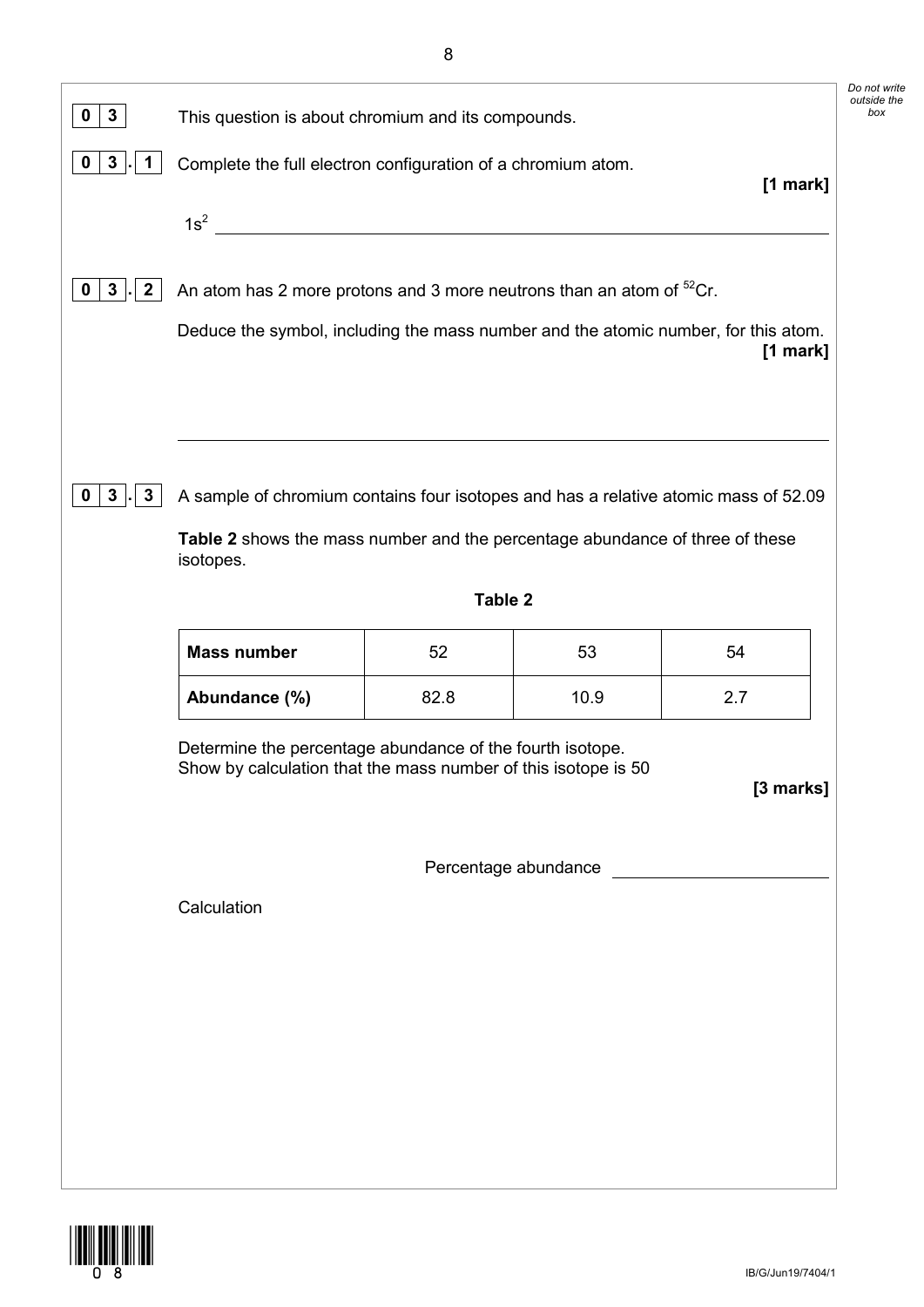| $\mathbf{3}$<br>$\mathbf 0$<br>4             | Deduce the oxidation state of chromium in the $Cr_2O_7^{2-}$ ion.<br>[1 mark]                                                                                                                             | Do not write<br>outside the<br>box |
|----------------------------------------------|-----------------------------------------------------------------------------------------------------------------------------------------------------------------------------------------------------------|------------------------------------|
| $\mathbf{3}$<br>$\overline{\mathbf{5}}$<br>0 | Iodide ions can be oxidised to iodine using $Cr_2O_7^2$ ions.<br>Deduce a half-equation to show the oxidation of iodide ions to iodine.<br>State symbols are not required.<br>$[1$ mark]                  |                                    |
| $3\phantom{a}$<br>6<br>$\mathbf 0$           | Deduce a half-equation for the conversion in acidic solution of $Cr_2O_7^2$ ions to<br>$Cr^{3+}$ ions.<br>State symbols are not required.<br>[1 mark]                                                     |                                    |
| $\mathbf{3}$<br>0<br>7                       | Use your answers from questions 03.5 and 03.6 to deduce the overall redox equation<br>for the reaction between iodide ions and acidified $Cr_2O_7^2$ ions.<br>State symbols are not required.<br>[1 mark] | 9                                  |
|                                              | Turn over for the next question                                                                                                                                                                           |                                    |

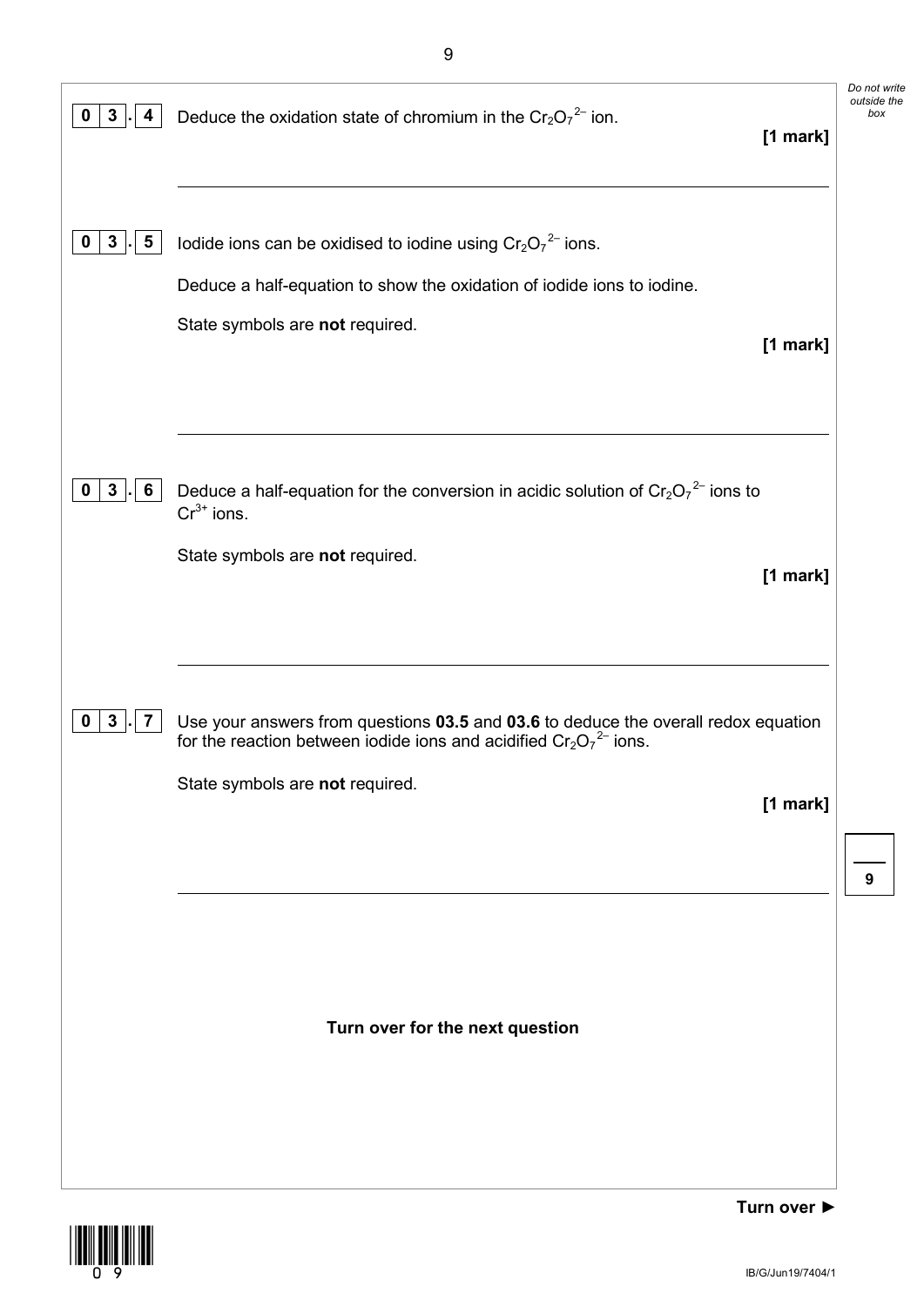| The first ionisation energies of the elements in Period 2 change as the atomic number<br>increases.<br>Explain the pattern in the first ionisation energies of the elements from lithium to neon.<br>[6 marks] |                         | Do not write       |
|----------------------------------------------------------------------------------------------------------------------------------------------------------------------------------------------------------------|-------------------------|--------------------|
|                                                                                                                                                                                                                | $\overline{\mathbf{4}}$ | outside the<br>box |
|                                                                                                                                                                                                                |                         |                    |
|                                                                                                                                                                                                                |                         |                    |
|                                                                                                                                                                                                                |                         |                    |
|                                                                                                                                                                                                                |                         |                    |
|                                                                                                                                                                                                                |                         |                    |
|                                                                                                                                                                                                                |                         |                    |
|                                                                                                                                                                                                                |                         |                    |
|                                                                                                                                                                                                                |                         |                    |
|                                                                                                                                                                                                                |                         |                    |
|                                                                                                                                                                                                                |                         |                    |
|                                                                                                                                                                                                                |                         |                    |
|                                                                                                                                                                                                                |                         |                    |
|                                                                                                                                                                                                                |                         |                    |
|                                                                                                                                                                                                                |                         |                    |
|                                                                                                                                                                                                                |                         |                    |
|                                                                                                                                                                                                                |                         |                    |
|                                                                                                                                                                                                                |                         |                    |

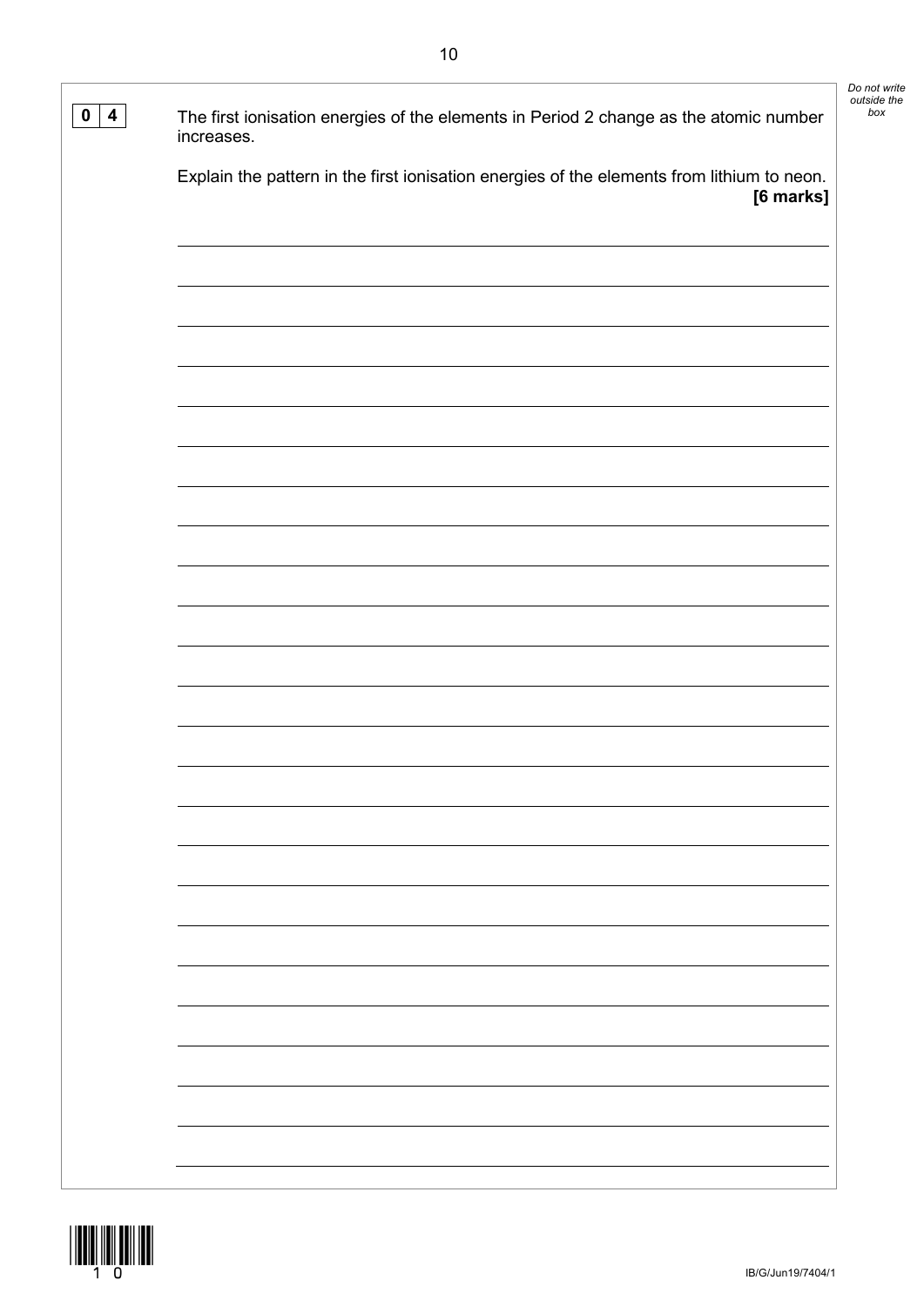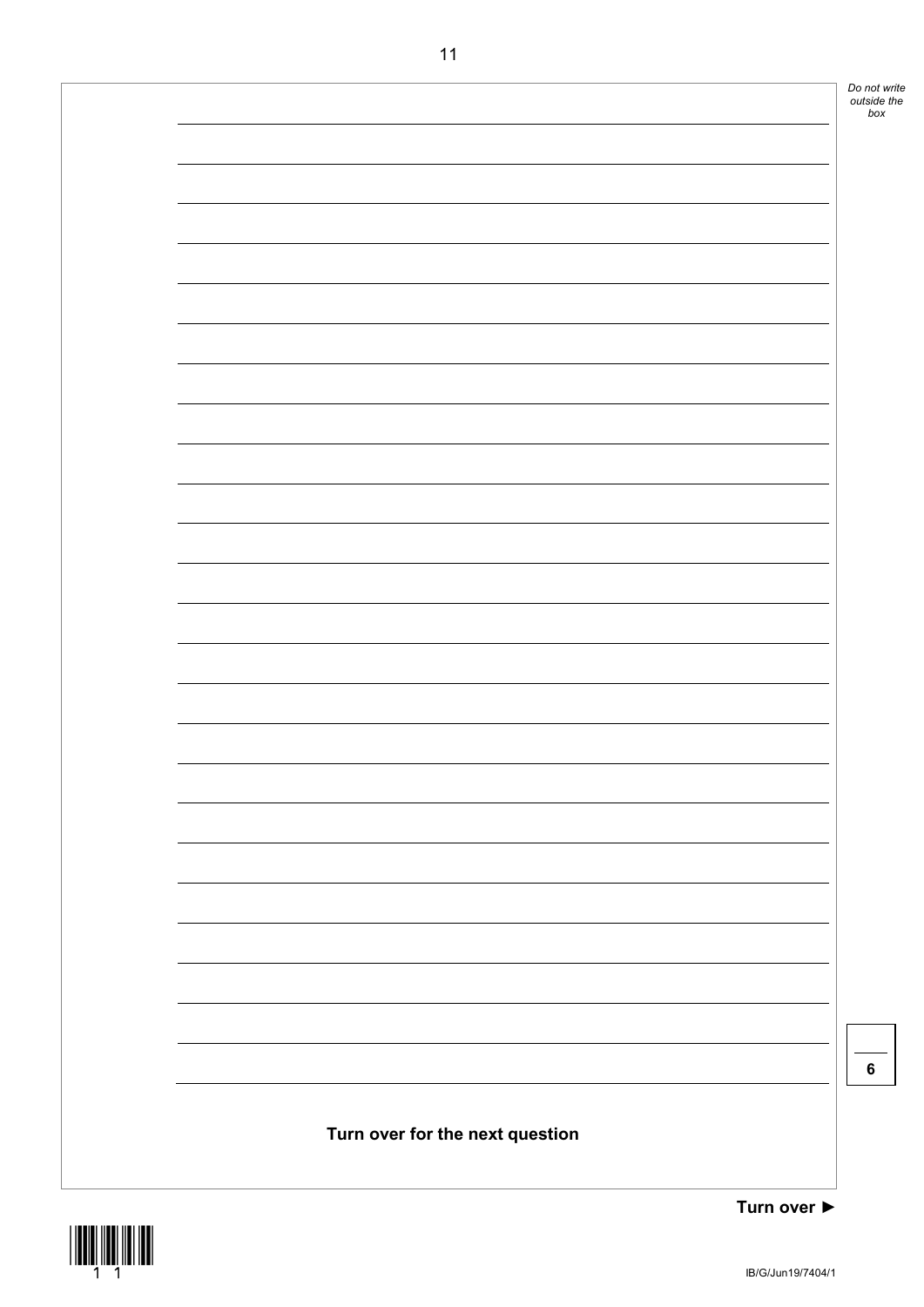|                                 |                                                                                                                                                                               | Do not write<br>outside the |
|---------------------------------|-------------------------------------------------------------------------------------------------------------------------------------------------------------------------------|-----------------------------|
| $5\overline{)}$<br>U            | Nitrogen monoxide reacts with chlorine to form nitrosyl chloride (NOCl).                                                                                                      | box                         |
|                                 | $2NO(g) + Cl2(g) \rightleftharpoons 2NOCl(g)$                                                                                                                                 |                             |
| $5$ .<br>$\mathbf 1$<br>0       | 1.50 mol of NO are mixed with 1.00 mol of $Cl2$ and the mixture is left to reach<br>equilibrium at a given temperature.<br>The equilibrium mixture contains 0.350 mol of NOCI |                             |
|                                 | Calculate the amount, in moles, of NO and of $Cl2$ in the equilibrium mixture.<br>[2 marks]                                                                                   |                             |
|                                 |                                                                                                                                                                               |                             |
|                                 |                                                                                                                                                                               |                             |
|                                 |                                                                                                                                                                               |                             |
|                                 |                                                                                                                                                                               |                             |
|                                 | Amount of NO<br>mol                                                                                                                                                           |                             |
|                                 | Amount of $Cl2$<br>mol                                                                                                                                                        |                             |
| $\mathbf{2}$<br>$5\overline{)}$ | Give the expression for the equilibrium constant, $K_c$ , for the reaction between<br>nitrogen monoxide and chlorine to form nitrosyl chloride.<br>$[1$ mark]                 |                             |
|                                 | $K_c =$                                                                                                                                                                       |                             |
|                                 |                                                                                                                                                                               |                             |
|                                 |                                                                                                                                                                               |                             |
|                                 |                                                                                                                                                                               |                             |
|                                 |                                                                                                                                                                               |                             |
|                                 |                                                                                                                                                                               |                             |
|                                 |                                                                                                                                                                               |                             |
|                                 |                                                                                                                                                                               |                             |

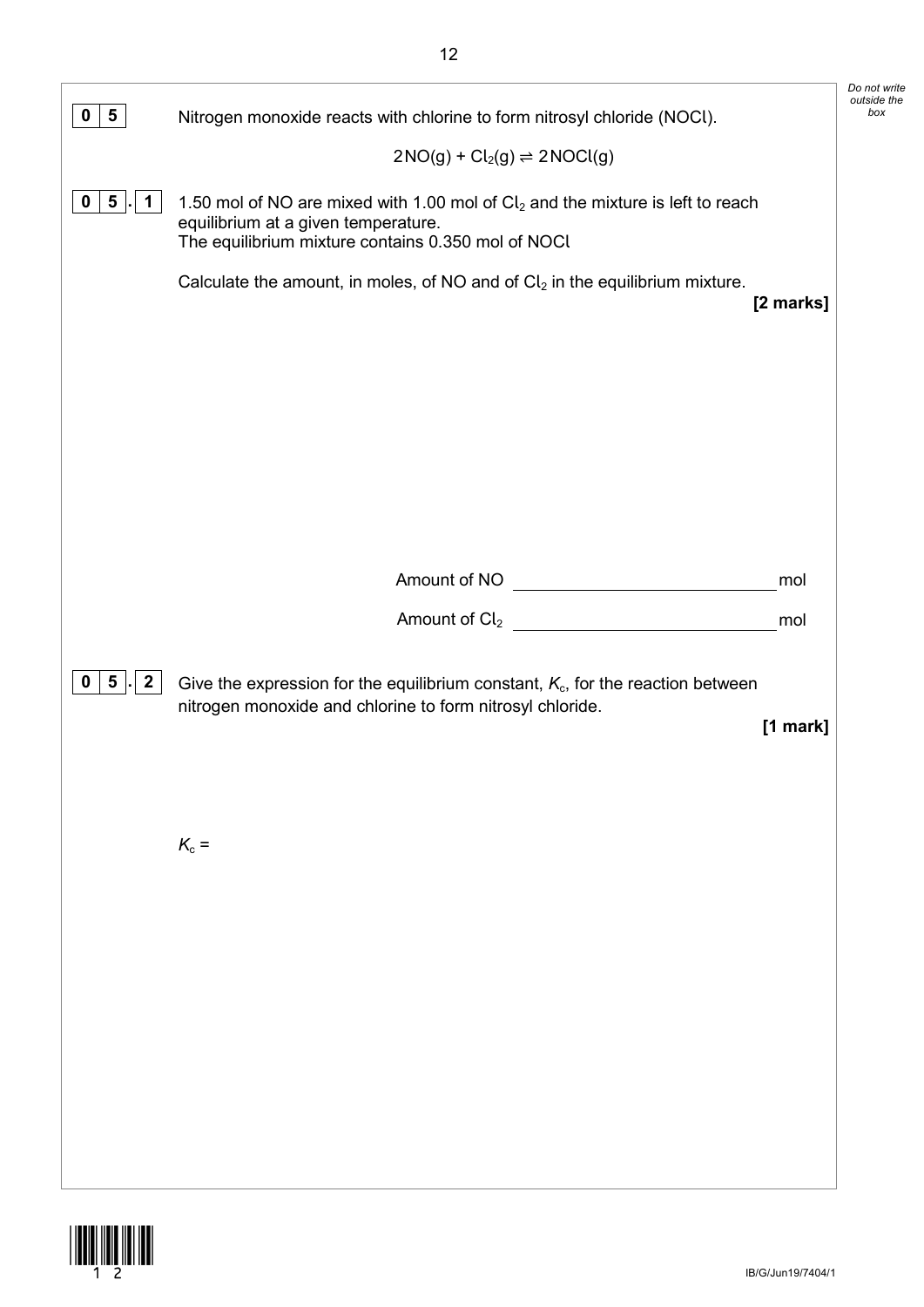*Do not write outside the*  **0**  $\boxed{5}$  **.**  $\boxed{3}$  A different equilibrium mixture is prepared in a flask of volume 800 cm<sup>3</sup> at a different temperature. At equilibrium this mixture contains 0.850 mol of NO and 0.458 mol of  $\mathsf{Cl}_2$ For the reaction at this temperature  $K_c$  = 1.32  $\times$  10<sup>-2</sup> mol<sup>-1</sup> dm<sup>3</sup> Determine the amount, in moles, of NOCl in this equilibrium mixture. **[4 marks]**

Amount of NOCl mol

**7**

**Turn over for the next question**



**Turn over ►**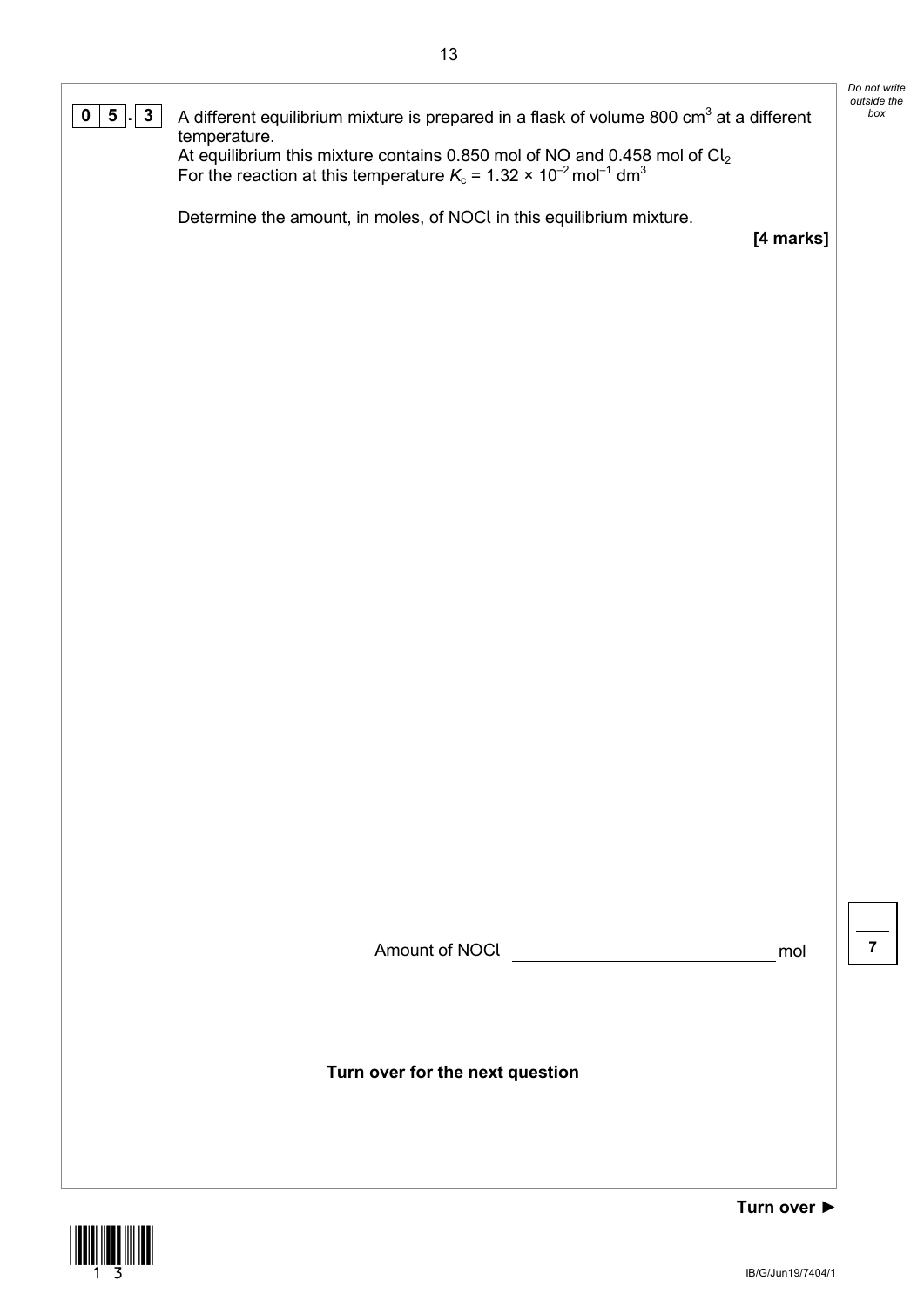| $0 \mid 6$ | A student does an investigation to determine the relative formula mass, $M_r$ , of a<br>solid unknown diprotic acid, H <sub>2</sub> A                                                                                                                                                                                                 |       |                                          |                           |                   | Do not write<br>outside the<br>box |
|------------|---------------------------------------------------------------------------------------------------------------------------------------------------------------------------------------------------------------------------------------------------------------------------------------------------------------------------------------|-------|------------------------------------------|---------------------------|-------------------|------------------------------------|
|            |                                                                                                                                                                                                                                                                                                                                       |       | $H_2A + 2NaOH \rightarrow Na_2A + 2H_2O$ |                           |                   |                                    |
|            | • 250 cm <sup>3</sup> of aqueous solution are prepared using 1300 mg of $H_2A$<br>• A pipette is used to add 25.0 cm <sup>3</sup> of 0.112 mol dm <sup>-3</sup> aqueous sodium hydroxide to a<br>conical flask.<br>• This aqueous sodium hydroxide is titrated with the acid solution.<br>The titration results are shown in Table 3. |       |                                          |                           |                   |                                    |
|            |                                                                                                                                                                                                                                                                                                                                       |       | Table 3                                  |                           |                   |                                    |
|            |                                                                                                                                                                                                                                                                                                                                       | Rough | 1                                        | $\mathbf{2}$              | $\mathbf 3$       |                                    |
|            | Final volume $/$ cm <sup>3</sup>                                                                                                                                                                                                                                                                                                      | 27.35 | 26.75                                    | 38.90                     | 35.70             |                                    |
|            | Initial volume $/$ cm <sup>3</sup>                                                                                                                                                                                                                                                                                                    | 0.00  | 0.35                                     | 12.15                     | 9.20              |                                    |
|            | Titre / $cm3$                                                                                                                                                                                                                                                                                                                         | 27.35 | 26.40                                    | 26.75                     | 26.50             |                                    |
|            |                                                                                                                                                                                                                                                                                                                                       |       |                                          |                           |                   |                                    |
|            |                                                                                                                                                                                                                                                                                                                                       |       |                                          | $M_r$ of H <sub>2</sub> A |                   |                                    |
|            |                                                                                                                                                                                                                                                                                                                                       |       |                                          |                           | IB/G/Jun19/7404/1 |                                    |

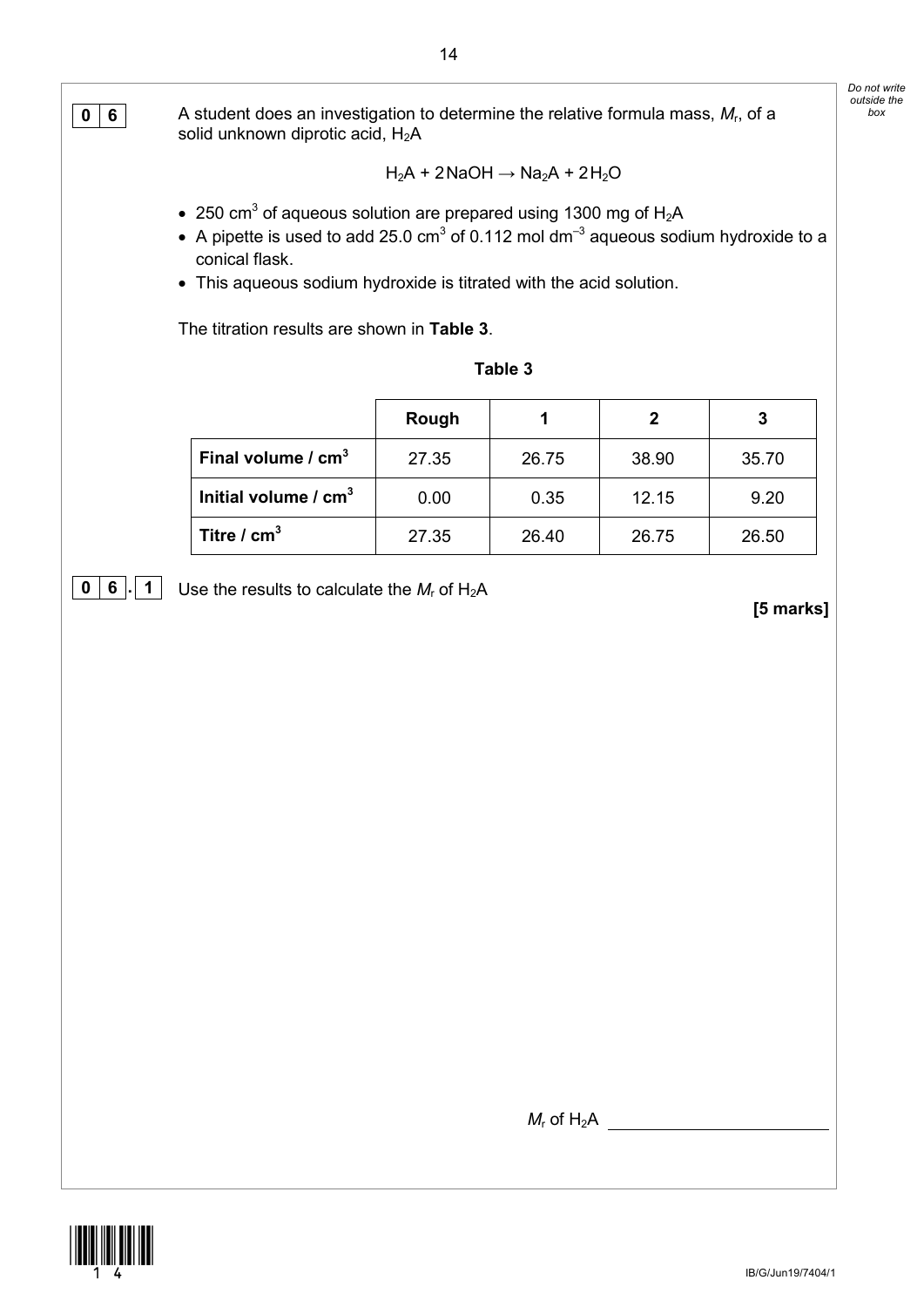| $\mathbf{2}$<br>0<br>6                        | The uncertainty in using the pipette in this experiment is $\pm 0.06$ cm <sup>3</sup>                                                                                       | Do not write<br>outside the<br>box |
|-----------------------------------------------|-----------------------------------------------------------------------------------------------------------------------------------------------------------------------------|------------------------------------|
|                                               | Calculate the percentage uncertainty in using the pipette.<br>[1 mark]                                                                                                      |                                    |
|                                               |                                                                                                                                                                             |                                    |
|                                               |                                                                                                                                                                             |                                    |
|                                               |                                                                                                                                                                             |                                    |
|                                               |                                                                                                                                                                             |                                    |
|                                               | % uncertainty                                                                                                                                                               |                                    |
| 6 <sup>1</sup><br>$\mathbf{3}$<br>$\mathbf 0$ | Before adding the solution from the burette in the rough titration, there was an<br>air bubble below the tap.<br>At the end of this titration the air bubble was not there. |                                    |
|                                               | Explain why this air bubble increases the final burette reading of the rough titration.<br>$[1$ mark]                                                                       |                                    |
|                                               |                                                                                                                                                                             |                                    |
|                                               |                                                                                                                                                                             |                                    |
| $6\overline{6}$<br>0<br>4                     | During the titration the student washed the inside of the conical flask with some<br>distilled water.                                                                       |                                    |
|                                               | Suggest why this washing does not give an incorrect result.<br>$[1$ mark]                                                                                                   |                                    |
|                                               |                                                                                                                                                                             | 8                                  |
|                                               |                                                                                                                                                                             |                                    |
|                                               |                                                                                                                                                                             |                                    |
|                                               | Turn over for the next question                                                                                                                                             |                                    |
|                                               |                                                                                                                                                                             |                                    |
|                                               |                                                                                                                                                                             |                                    |
|                                               |                                                                                                                                                                             |                                    |

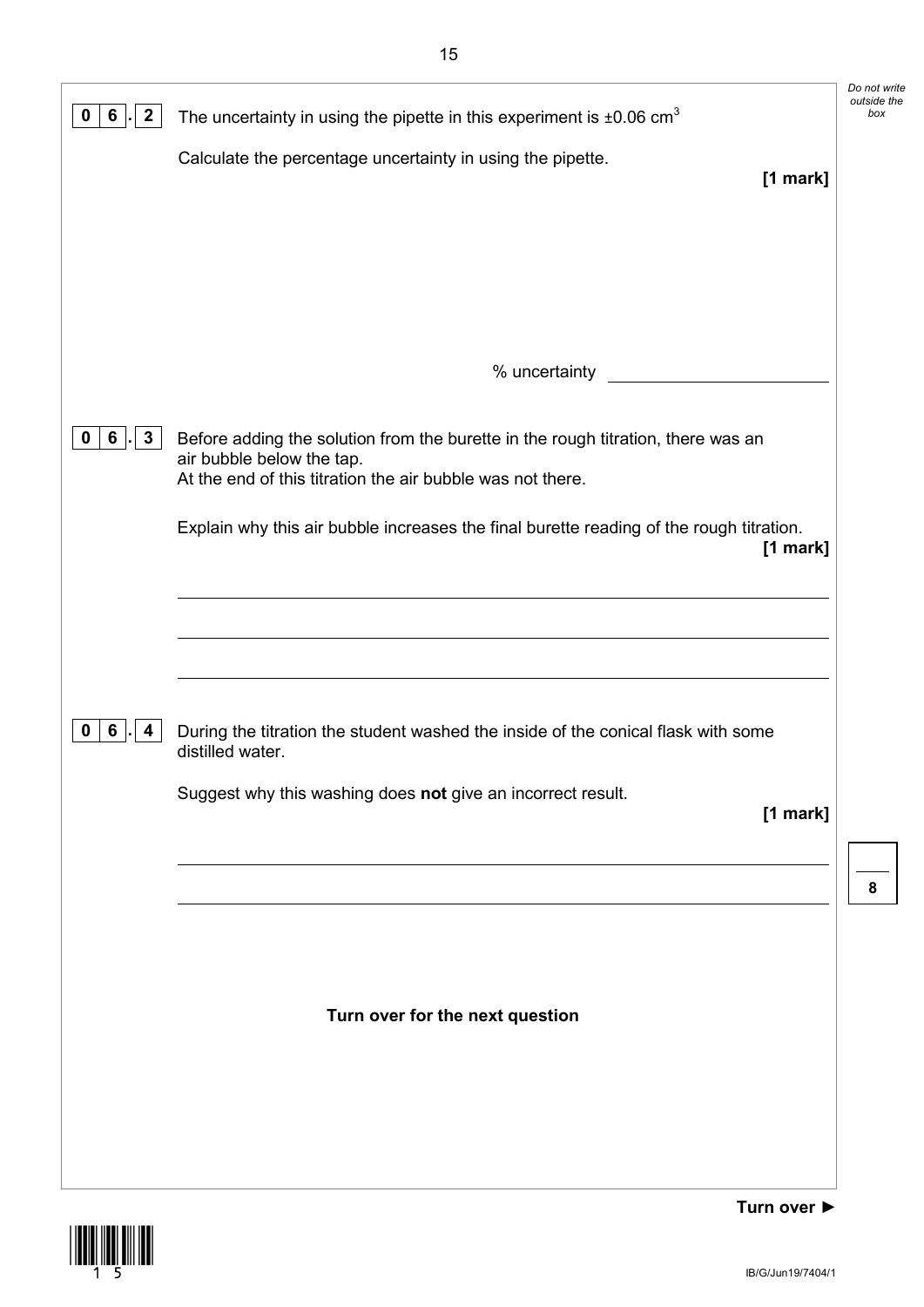| 0<br>7                              | This question is about the reactions of magnesium and its compounds.                                                                         | outside<br>bo) |
|-------------------------------------|----------------------------------------------------------------------------------------------------------------------------------------------|----------------|
| 0<br>$\mathbf{7}$<br>$\mathbf 1$    | Magnesium is used in one of the stages in the extraction of titanium.                                                                        |                |
|                                     | Give an equation for the reaction between titanium(IV) chloride and magnesium.<br>State the role of magnesium in this reaction.<br>[2 marks] |                |
|                                     | Equation                                                                                                                                     |                |
|                                     | Role of magnesium                                                                                                                            |                |
| $\overline{2}$<br>0<br>$\mathbf{7}$ | A mixture of magnesium oxide and magnesium hydroxide has a mass of 3200 mg                                                                   |                |
|                                     | This mixture is reacted with carbon dioxide to form magnesium carbonate and water.<br>The mass of water produced is 210 mg                   |                |
|                                     | $Mg(OH)2 + CO2 \rightarrow MgCO3 + H2O$                                                                                                      |                |
|                                     | $MgO + CO2 \rightarrow MgCO3$                                                                                                                |                |
|                                     | Calculate the percentage by mass of magnesium oxide in this mixture.<br>[4 marks]                                                            |                |
|                                     |                                                                                                                                              |                |
|                                     |                                                                                                                                              |                |
|                                     |                                                                                                                                              |                |
|                                     |                                                                                                                                              |                |
|                                     |                                                                                                                                              |                |
|                                     |                                                                                                                                              |                |
|                                     |                                                                                                                                              |                |
|                                     | % of magnesium oxide                                                                                                                         | 6              |
|                                     |                                                                                                                                              |                |



*Do not write outside the*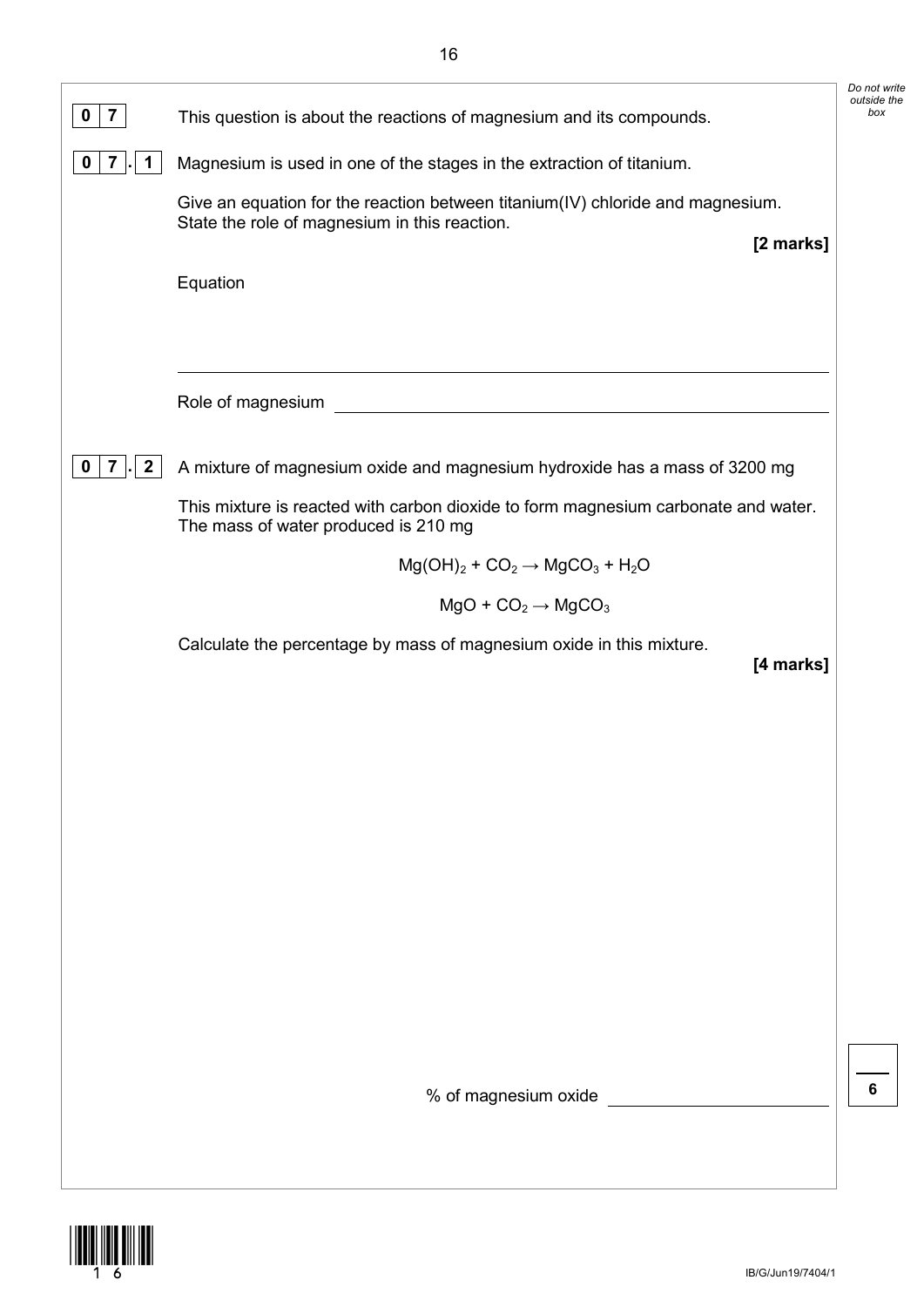|                                                |                                                                                                                                                  | Do not write       |
|------------------------------------------------|--------------------------------------------------------------------------------------------------------------------------------------------------|--------------------|
| 8<br>$\mathbf 0$                               | The following pairs of compounds, each in aqueous solution, can be distinguished by<br>simple test-tube reactions.                               | outside the<br>box |
|                                                | Give a reagent, or combination of reagents, that can be added to the solutions in each<br>pair to distinguish between them in a single reaction. |                    |
|                                                | State what is observed in each case.                                                                                                             |                    |
| 8<br>0<br>1.                                   | $NaCl(aq)$ and $BaCl2(aq)$<br>[3 marks]                                                                                                          |                    |
|                                                |                                                                                                                                                  |                    |
|                                                |                                                                                                                                                  |                    |
|                                                | Observation with BaCl <sub>2</sub>                                                                                                               |                    |
| 8 <sup>1</sup><br>$\mathbf{2}$<br>$\mathbf{0}$ | $NaCl(aq)$ and $Na2CO3(aq)$<br>[3 marks]                                                                                                         |                    |
|                                                |                                                                                                                                                  |                    |
|                                                | <b>Observation with NaCl</b><br><u> 1980 - Johann Barbara, martxa alemaniar amerikan basar da a</u>                                              |                    |
|                                                |                                                                                                                                                  | 6                  |
|                                                | <b>Turn over for Section B</b>                                                                                                                   |                    |
|                                                |                                                                                                                                                  |                    |

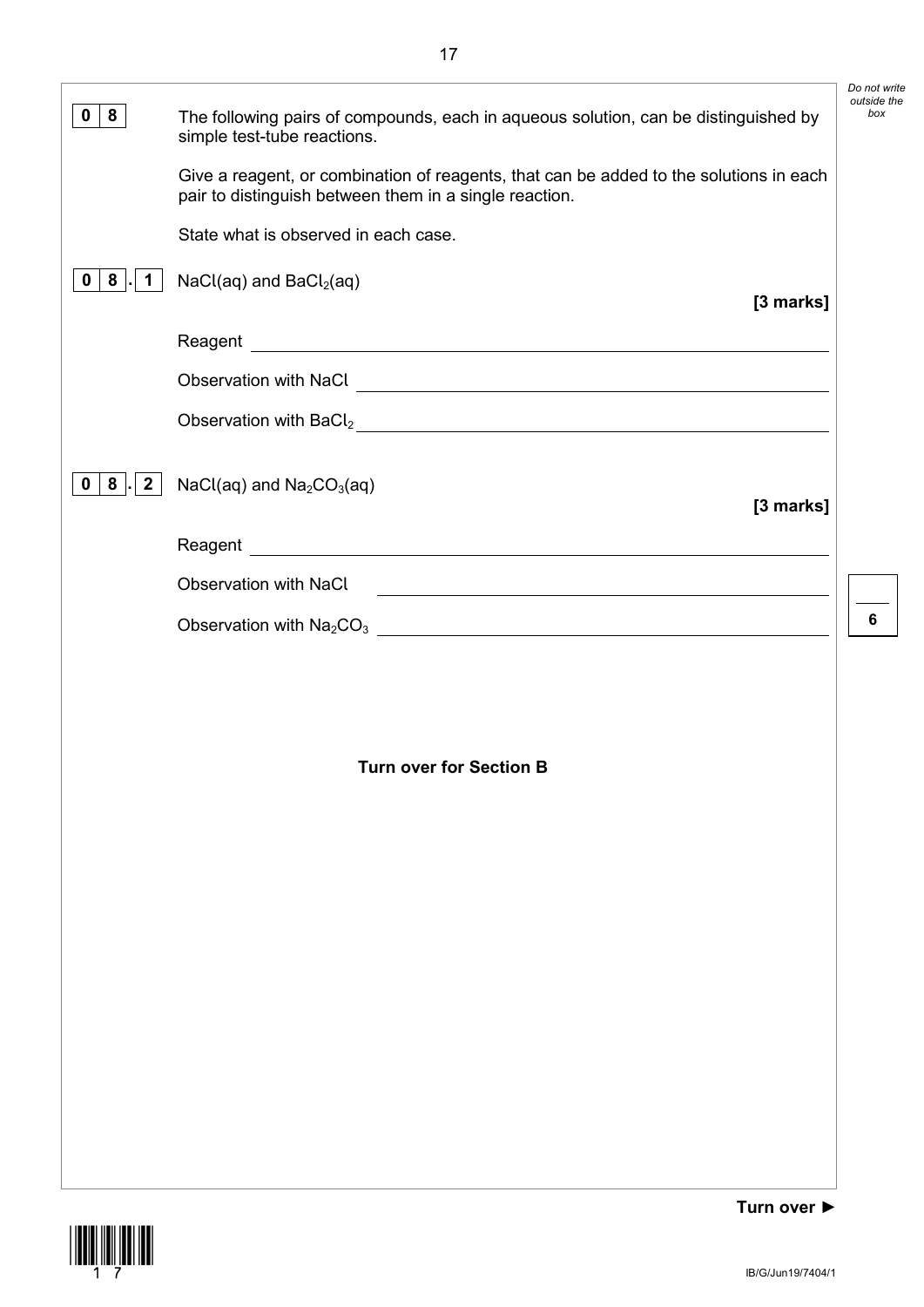|                      | <b>Section B</b>                                                                                                                               |                     |
|----------------------|------------------------------------------------------------------------------------------------------------------------------------------------|---------------------|
|                      | Answer all questions in this section.                                                                                                          |                     |
|                      |                                                                                                                                                |                     |
|                      | Only one answer per question is allowed.<br>For each answer completely fill in the circle alongside the appropriate answer.                    |                     |
| CORRECT METHOD       | <b>WRONG METHODS</b><br>$\circledcirc$<br>$\Rightarrow$<br>$\infty$                                                                            |                     |
|                      | If you want to change your answer you must cross out your original answer as shown. $\triangleright$                                           |                     |
| as shown. $\partial$ | If you wish to return to an answer previously crossed out, ring the answer you now wish to select                                              |                     |
|                      | You may do your working in the blank space around each question but this will not be marked.<br>Do not use additional sheets for this working. |                     |
| 9<br>0               | Which sample, measured at room temperature and pressure, contains the greatest<br>number of the stated particles?                              | [1 mark]            |
|                      | A 1 g of hydrogen molecules                                                                                                                    | $\circ$             |
|                      | <b>B</b> 1 g of helium atoms                                                                                                                   | $\circ$             |
|                      | C 1 dm <sup>3</sup> of hydrogen molecules                                                                                                      |                     |
|                      | $\mathbf{D}$ 1 dm <sup>3</sup> of helium atoms                                                                                                 |                     |
| $\mathbf 0$<br>1     | 5.0 g of an oxide of molybdenum contain 4.0 g of molybdenum.                                                                                   |                     |
|                      | What is the empirical formula of this oxide?                                                                                                   | [1 mark]            |
|                      | A MO <sub>2</sub>                                                                                                                              | $\circlearrowright$ |
|                      | <b>B</b> $Mo_4O_5$                                                                                                                             | $\circlearrowright$ |
|                      |                                                                                                                                                |                     |
|                      | $C$ Mo <sub>2</sub> O <sub>3</sub>                                                                                                             | $\circ$             |

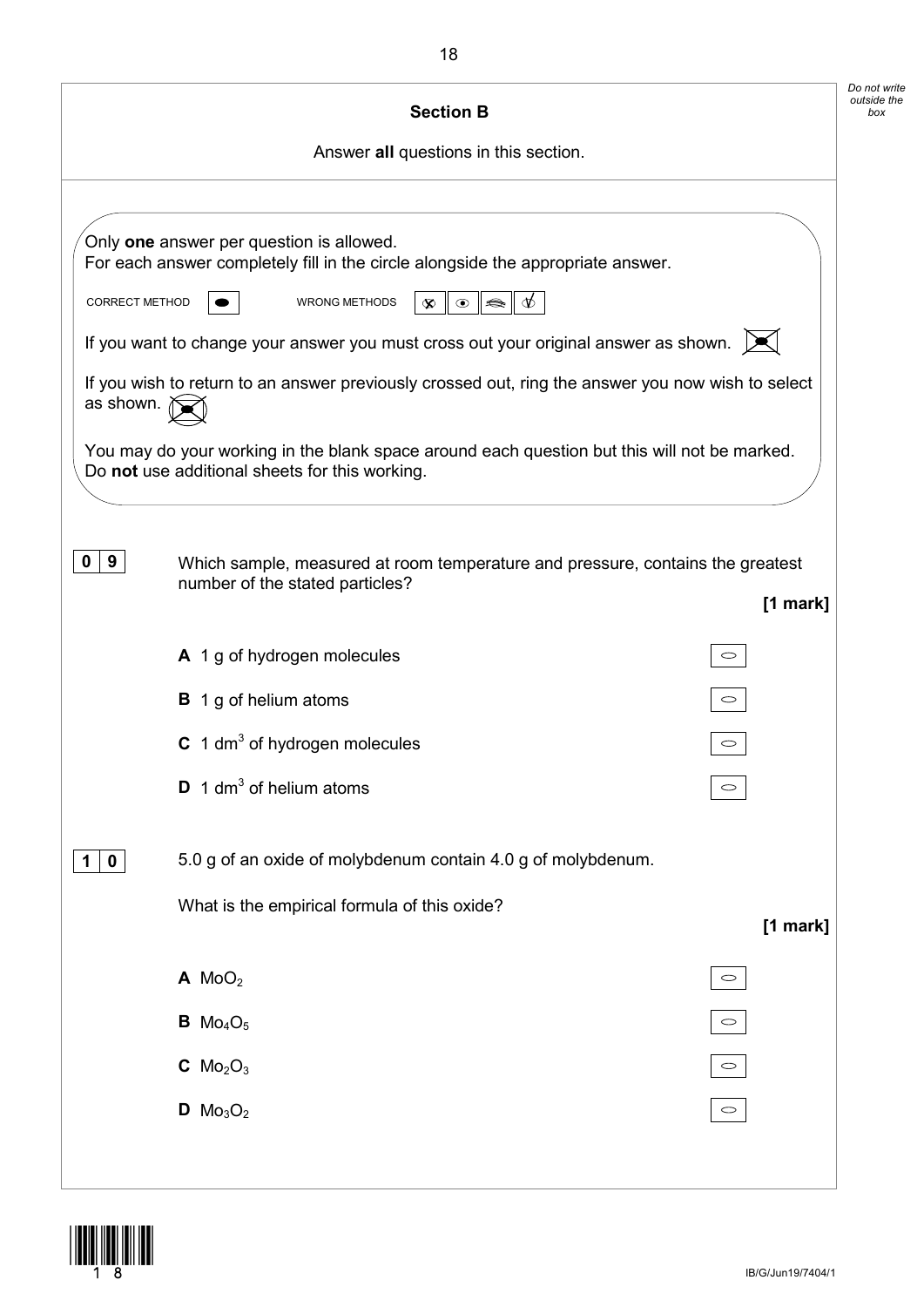

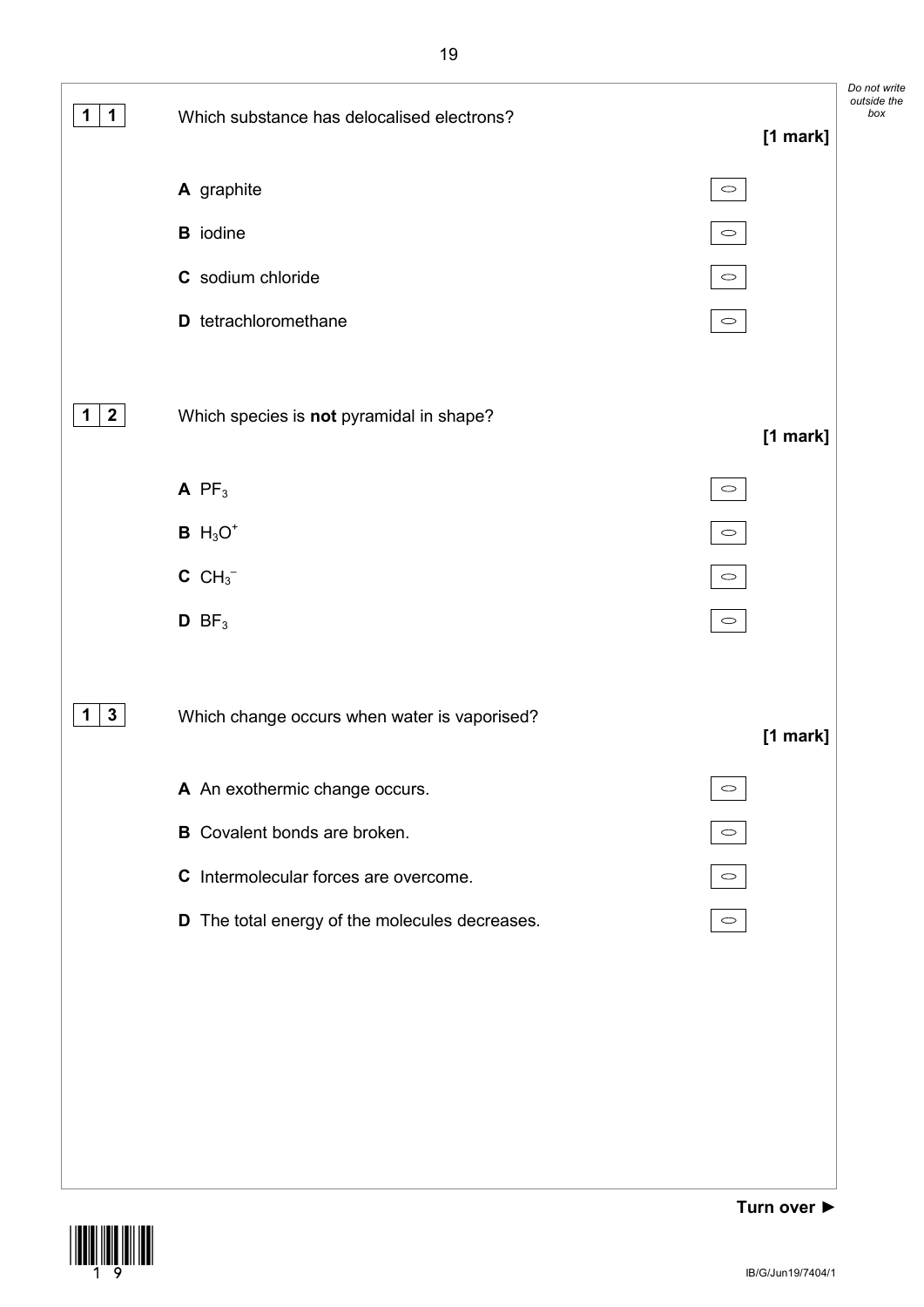

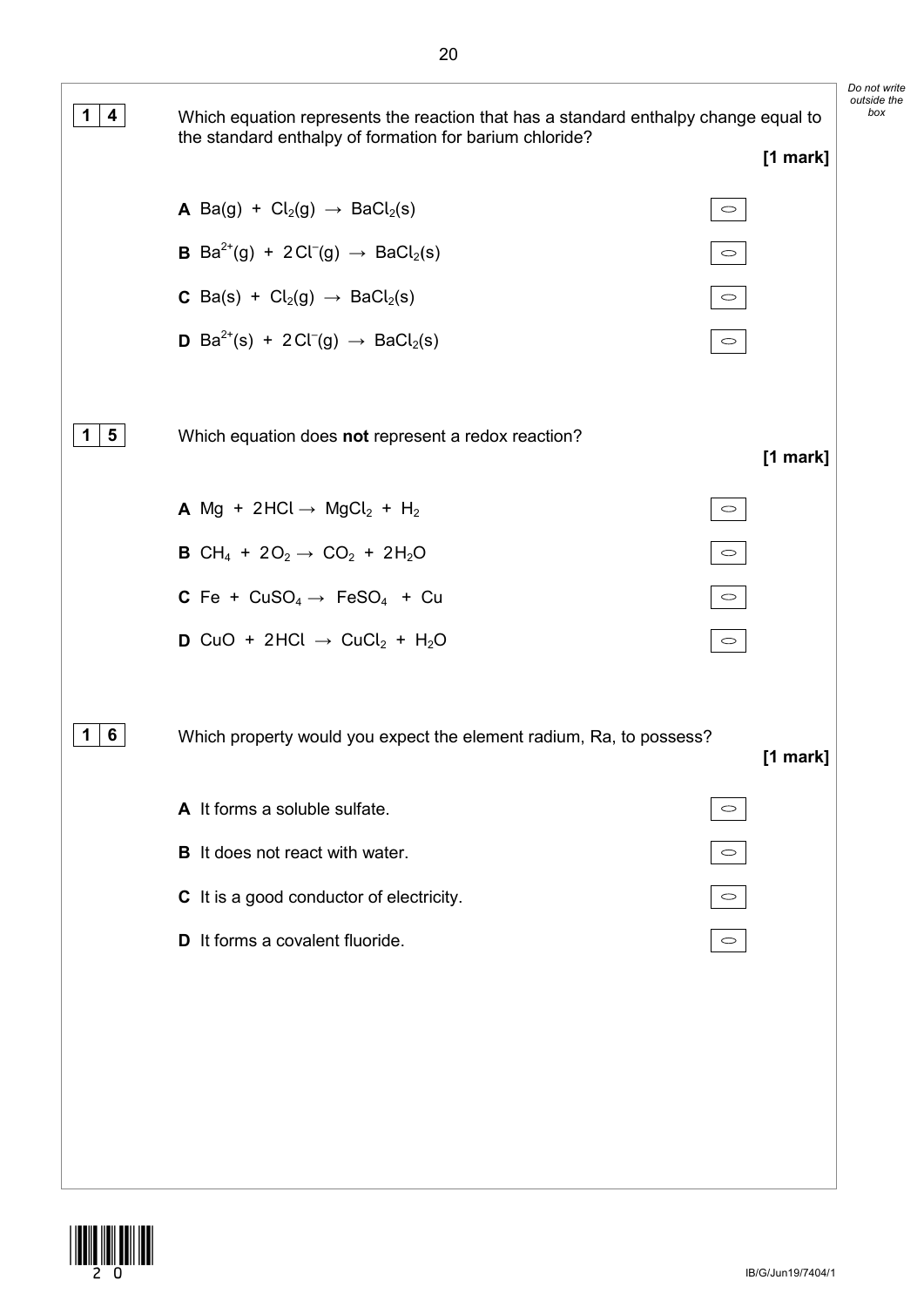

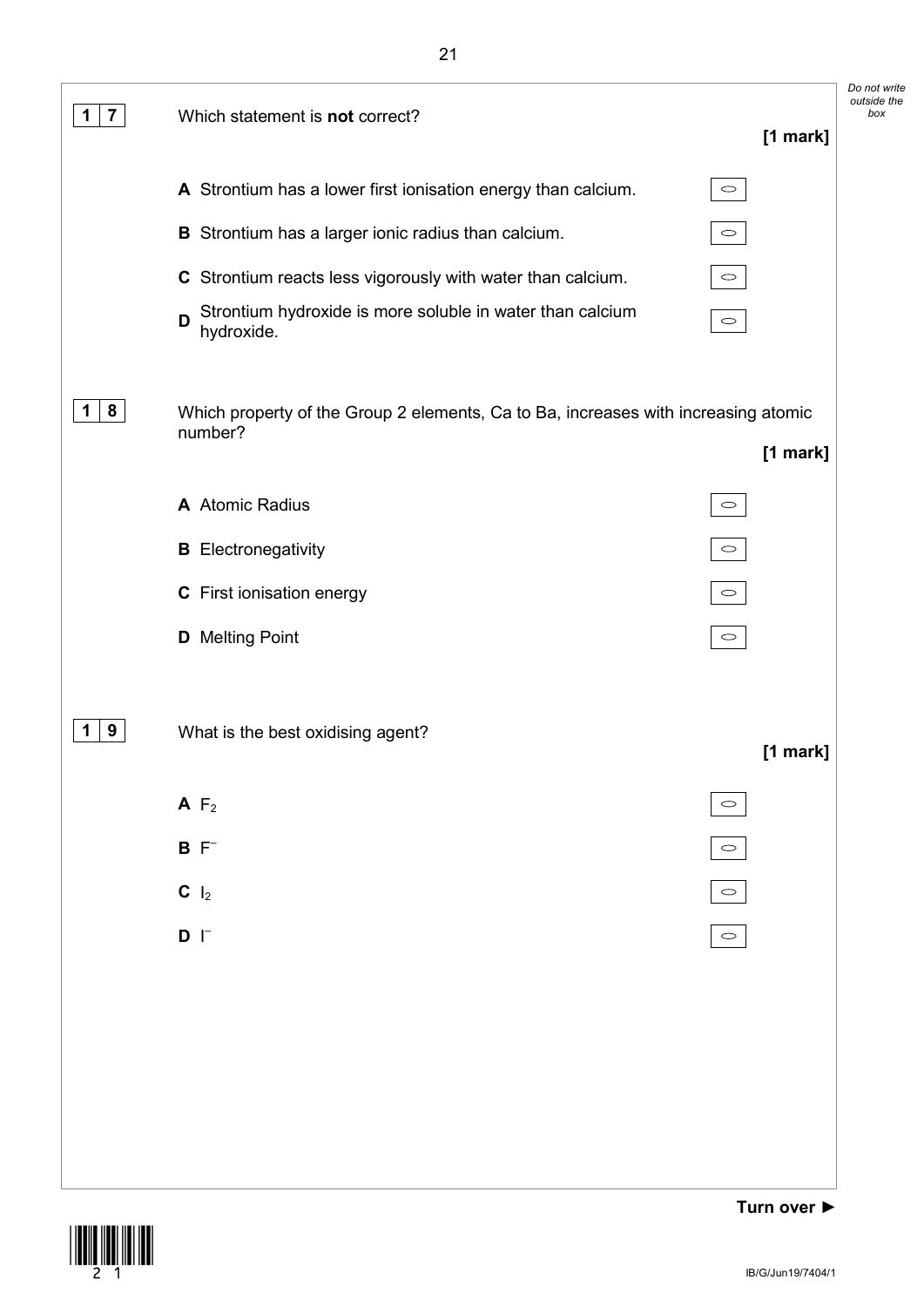*Do not write outside the*  **2 0** Some fuel in a spirit burner is burned, and the heat produced is used to heat a container of water. In this experiment: The mass of water heated = *m* g The temperature rise = *y* °C The specific heat capacity of water =  $c$  J K<sup>-1</sup> g<sup>-1</sup> What is the amount of heat energy absorbed by the water? **[1 mark]**  $\circ$ **A** *mcy* **B** *mc*(*y* + 273)  $\circ$ **C** *y / mc*  $\circ$ **D** (*y* + 273) */ mc*  $\circ$ **2 1** The equation below represents the complete combustion of butane.  $C_4H_{10}(g) + 6\frac{1}{2}O_2(g) \rightarrow 4CO_2(g) + 5H_2O(g)$ 20  $\text{cm}^3$  of butane are completely burned in 0.20 dm<sup>3</sup> of oxygen. Which statement is correct? All volumes are measured at the same temperature and pressure. **[1 mark] A** 40 cm3 of carbon dioxide are formed  $\circlearrowright$ **B** 0.065 dm<sup>3</sup> of oxygen react  $\circ$ **C** 70 cm<sup>3</sup> of oxygen remain  $\circ$ **D** 0.50 dm<sup>3</sup> of steam are formed  $\circ$ 

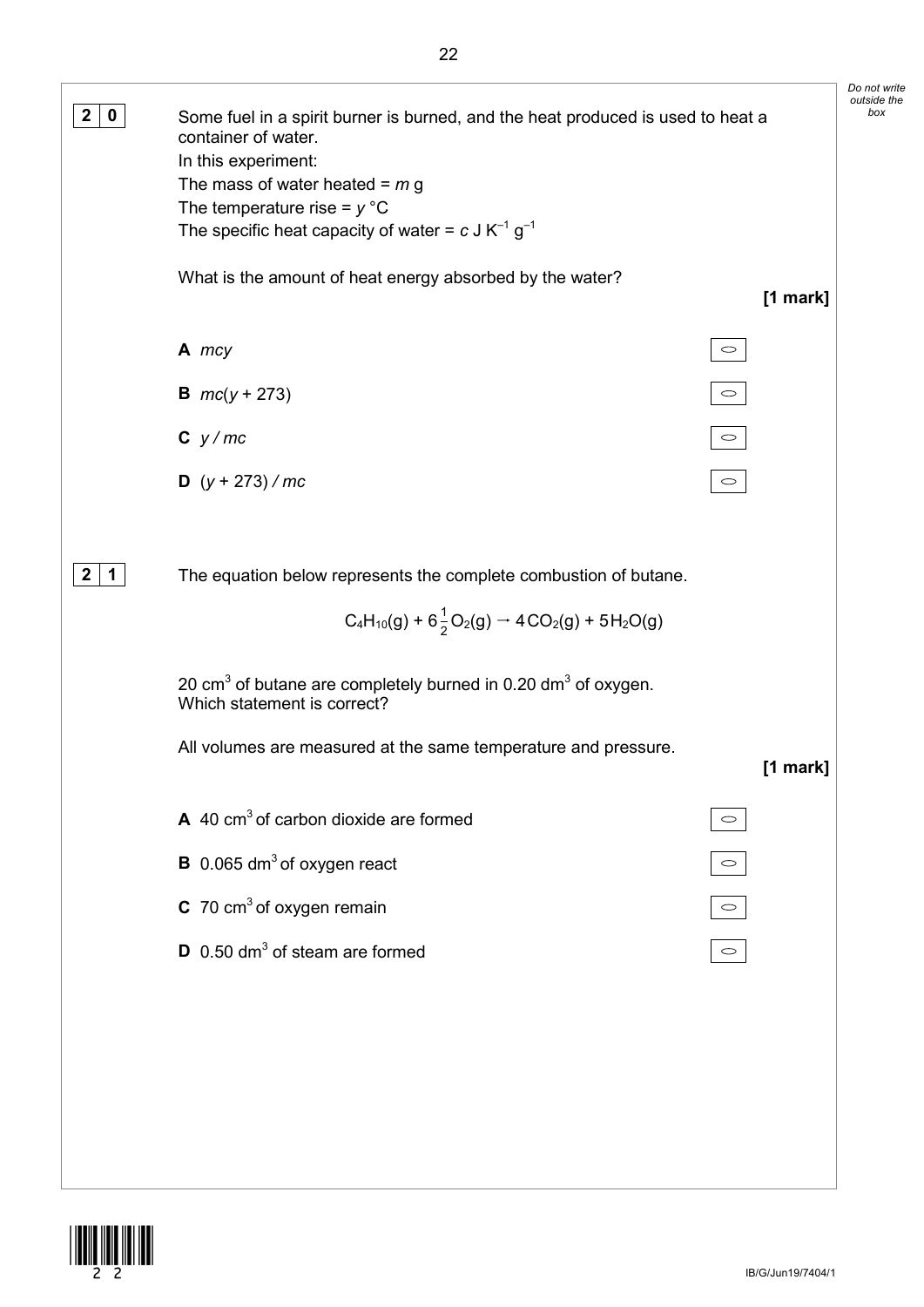